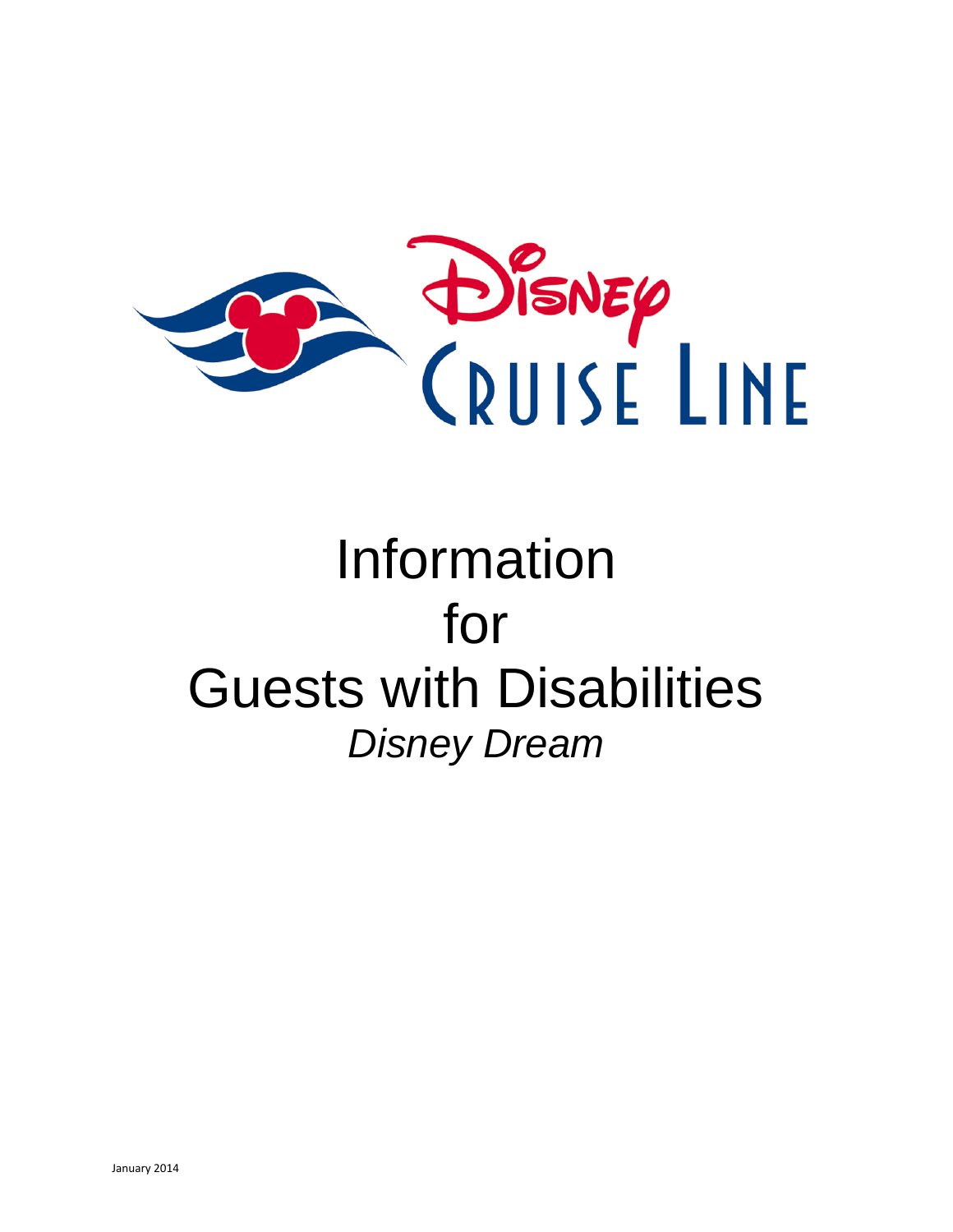## **TABLE OF CONTENTS**

| <b>General Information</b>               | 2               |
|------------------------------------------|-----------------|
| <b>Special Services Information</b>      | $\overline{4}$  |
| <b>Special Services Information Form</b> | 5               |
| Oxygen Policy and Delivery Procedures    | 6               |
| <b>Traveling During Pregnancy</b>        | $\overline{7}$  |
| <b>Mobility Disabilities</b>             | 8               |
| Disney's Castaway Cay                    | 10              |
| <b>Hearing Disabilities</b>              | 11              |
| <b>Special Dietary Needs</b>             | 12 <sub>2</sub> |
| <b>Service Animals</b>                   | 13              |
| <b>Youth Activities Participation</b>    | 14              |
| <b>Group Babysitting Participation</b>   | 15              |

### Information is subject to change without notice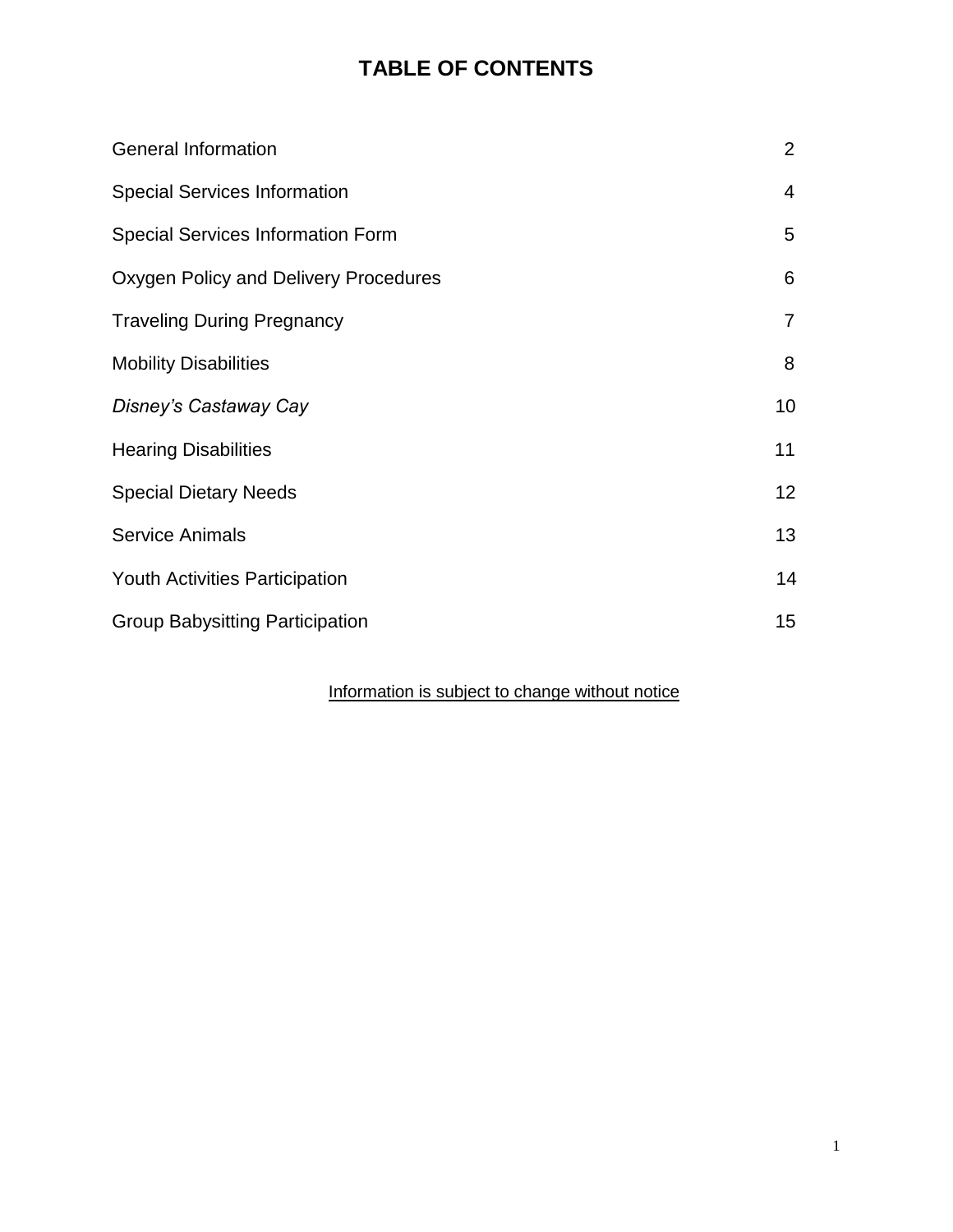## **General Information**

This information provides an overview of services and facilities available for Guests with disabilities who will be sailing on the *Disney Dream*. This booklet is intended to supplement the *Disney Cruise Line* Personal Navigator that contains additional information and entertainment schedules.

#### **NOTICE**

**This information is subject to change. Once onboard, you may wish to visit Guest Services, Deck 3 Midship, for current information on accessibility and services or contact a Crew Member prior to visiting a particular location.**

#### SPECIAL RESERVATIONS

To assist our Guests with questions they may have, *Disney Cruise Line* Reservation Services is equipped with information about onboard services and facilities. *Disney Cruise Line* offers special equipment and facilities for Guests with disabilities. For information, please call Reservation Services at **(407) 566-3500 [voice] or (407) 566-7455 [TTY]**.

Equipment and facilities for Guests with disabilities may include the following:

Bathroom and shower grab bars **Refrigerators** Refrigerators Ramped bathroom thresholds Captioned television Roll-in showers Door knock and phone alerts Fold-down shower seats The Strobe-light smoke detectors Hand-held shower heads TTY's Open bed frames **Emergency call buttons** Stateroom power assist door openers

Special Reservations can also supply information about medical supply companies in the port area upon request (i.e., oxygen, wheelchairs, and motorized transport).

#### GUEST SERVICES

*Guest Services,* located on Deck 3 Midship, provides a variety of services including general information, entertainment schedules, and information on services for Guests with disabilities.

#### ACCESS

Most Guest areas aboard the ship, including theaters, restaurants and shops are accessible. In some cases, such as when utilizing tender services or in Guest pools, Guests may need to transfer from their wheelchairs to utilize the facility, and this transfer may require the assistance of a member of their party. We, therefore, recommend that Guests plan to sail with someone who can physically assist them when necessary.

#### DISABILITY PARKING

Designated disability parking areas are available at the *Disney Cruise Line* Terminals at US embarkation ports. A valid disability-parking permit is required.

#### HEALTH CENTER

The *Health Center* is located on Deck 1 Forward and is accessible only by use of the forward stairs or elevators. Please note that the *Health Center* is equipped to provide first-aid and basic emergency care only, and does not have the facilities to treat children less than 12 weeks of age. Additional fees may apply.

#### **SMOKING RESTRICTIONS**

For the comfort and safety of all our Guests, smoking is permitted in designated areas only. All staterooms are non-smoking.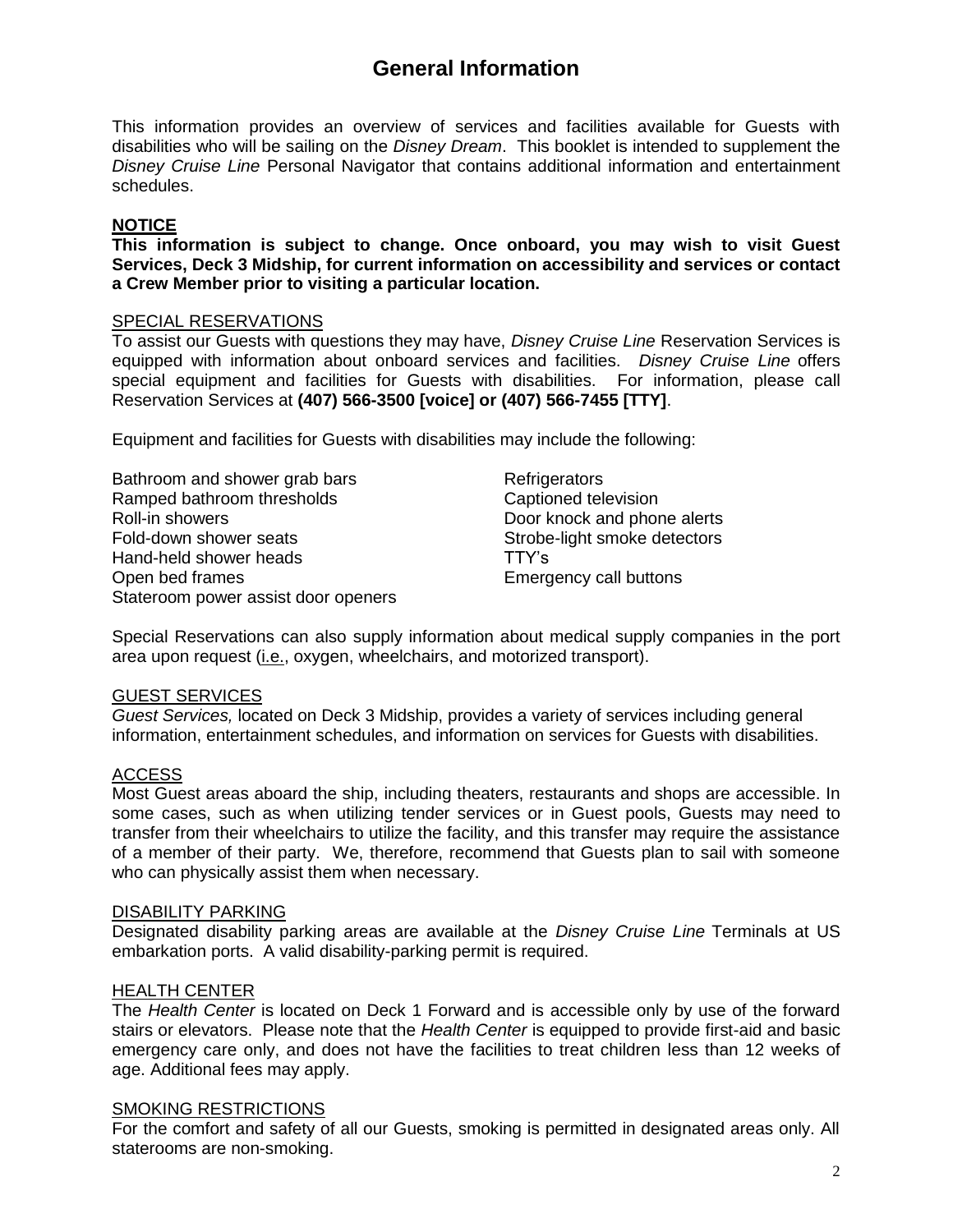#### LAUNDRY AND DRYCLEANING

Dry cleaning, pressing and full laundry services are available aboard the ship. In addition*, Disney Cruise Line* ships are equipped with self service laundry facilities at an additional cost. Guests use their *Key to the World* cards to charge washer and dryer services as well as to purchase detergent and fabric softener. An accessible laundry facility is located on Deck 5 aft. Please inquire at *Guest Services* on board for any additional questions.

#### PORT ADVENTURES

One of the highlights of your *Disney Cruise Line* adventure is exploring the ports of call. Please note that many of the shops, facilities, and destinations in our international ports of call may not be accessible to Guests with disabilities. Please review the Port Adventures information which includes descriptions as well as the level of physical activity required for each excursion.

#### GANGWAY ACCESS

Whenever possible, Disney Cruise Line utilizes gangways that provide a minimal incline for embarking and debarking the ship. However, due to tidal changes, inclement weather or other causes beyond the control of Disney Cruise Line, there may be times where the gangway could be at a steep incline. In those instances, when possible Disney Cruise Line can provide assistance to the Guest to maneuver the gangway safely. When maneuvering steep inclines on the gangway the process can be difficult for a passenger with limited mobility, using a wheelchair, or mobility device. The Guest may be assisted by one or more Crew, and in some cases may be requested to transfer separately from their wheelchair/ device. In certain situations, it may be impossible for Guests utilizing a wheelchair or mobility device to utilize the gangway due to safety concerns.

The decision to assist and allow passage of a Guest using a wheelchair or mobility device via steep gangways is at the sole discretion of the Captain or his designee.

#### TENDERING

Whenever possible*, Disney Cruise Line* docks its ships at each port of call so that Guests may travel directly from the ship to the shore via the gangway. However, due to dock availability, inclement weather or other causes beyond the control of *Disney Cruise Line*, the ship may be unable to dock at certain ports. In those instances, Guests will be transported from the ship to the shore by use of small boats, commonly referred to as tenders. When tendering, the ship is anchored some distance from the port and tenders are used to transport Guests from the ship to shore and back. The tendering process can be extremely difficult for a passenger using a wheelchair or with limited mobility. Normally, the wheelchair must be lifted down a gangway to a platform and then transferred into the tender. Guests may have to be transferred separately from their wheelchairs. In certain situations, it may be impossible for Guests using wheelchairs to transfer to the tenders due to safety concerns.

The decision to transport a Guest using a wheelchair via a tender is at the sole discretion of the Captain or his designee.

#### SHOPS AND RESTAURANTS

Guests with disabilities can utilize all food and merchandise locations aboard the ship. Crew Members are available to assist Guests when necessary. At counter-service locations, Guests using wheelchairs may ask a member of their party to order and transport food or the Guest may contact a Crew Member who will provide table service for them.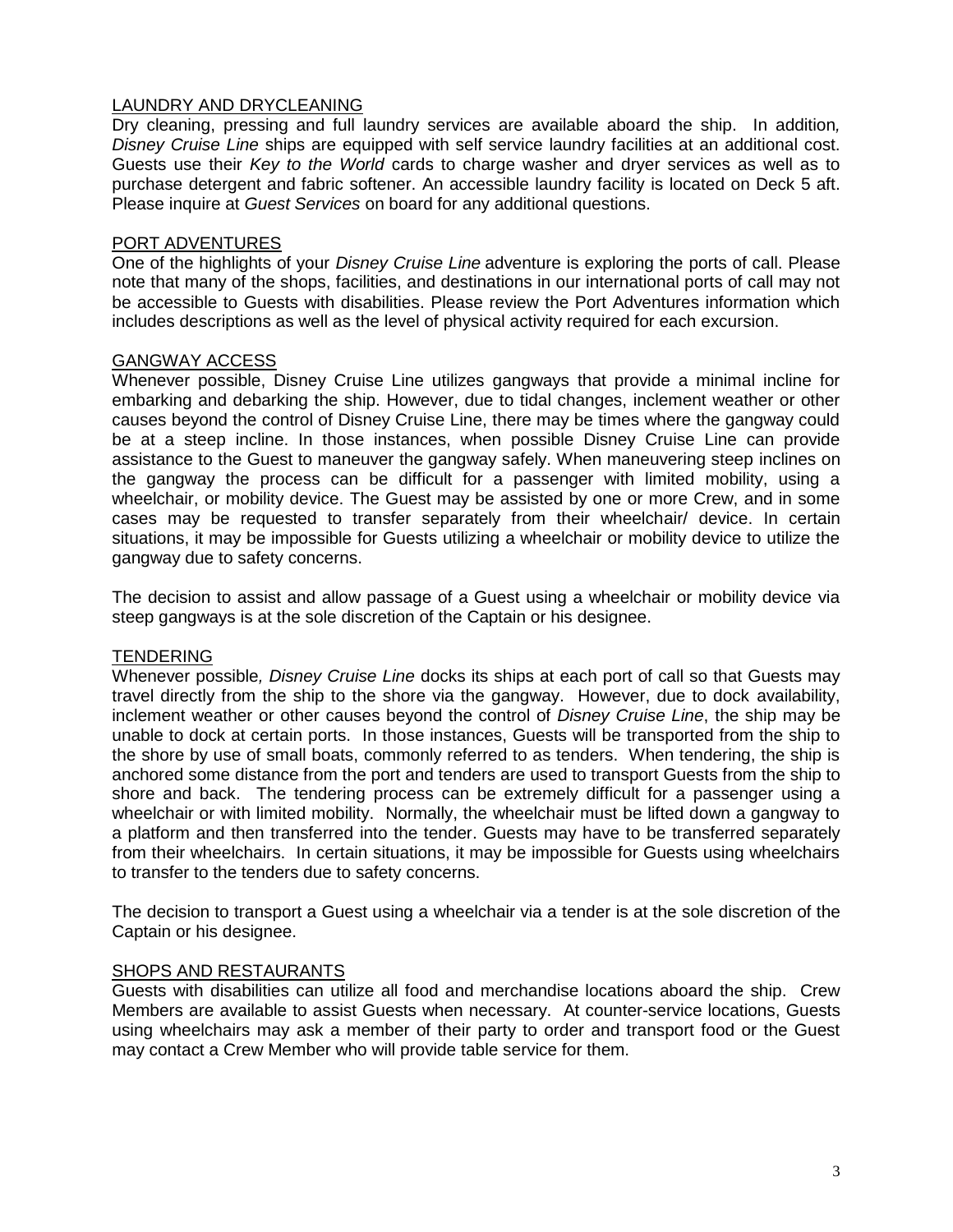## **Special Services Information**

In order to assist *Disney Cruise Line* in addressing its passengers' special needs, Guests may notify the Reservation Department, at the time of booking, of any condition for which special accommodations and/or the use of a medical or mobility device might be necessary while onboard ship.

#### SPECIAL SERVICES INFORMATION FORM

Guests with special needs may submit a Special Services Form to *Disney Cruise Line* at least 30 days prior to the sailing date. Once the Form has been received, *Disney Cruise Line* will determine its ability to accommodate any special need on a case-by-case basis. Due to the limited medical facilities onboard ship and other factors, *Disney Cruise Line* may not be able to accommodate all special needs. Failure to disclose an accurate or complete description of any special needs may result in *Disney Cruise Line* not being able to provide the appropriate accommodations or arrangements.

#### MEDI-VAC AIR EVACUATION

Occasionally, in the event of serious medical conditions and/or due to the limited medical facilities onboard the ship, it may become necessary for a patient to be air-lifted to a nearby medical facility.

Please check with your insurance carrier to determine whether your insurance covers medical air evacuations occurring outside of the United States. If your current health insurance policy does not cover this service, it is recommended that you purchase additional medical insurance that offers air evacuation coverage (such as the Vacation Protection Plan), as the charges for this service are very expensive.

#### SHIP EVACUATION VIA LIFEBOATS

In the event of an emergency evacuation of the ship, Guests may have to spend extended periods of time in lifeboats where electricity and other special accommodations are not available.

#### **MEDICATIONS**

Guests should carry an ample supply of all necessary medications with them when they board the ship. Guests should pack medications and medical supplies in original containers in their carry-on bag, and not in checked luggage. Limited medications and medical supplies are available onboard in the ships' *Health Center* at an additional cost.

Upon your return to the port, please be sure not to leave any medications behind when you disembark, as *Disney Cruise Line* is not permitted to mail medications to your home.

#### ELECTRICAL LIMITATIONS

For those Guests requiring electrical power for medical equipment, there is an average of two 110-volt electrical outlets per stateroom with a total power capacity of 12 amps.

All equipment should have a substantial back-up power supply in the event of an emergency or power outage. Durations of power outages cannot be guaranteed.

#### EQUIPMENT REPAIRS

*Disney Cruise Line* Crew Members are not typically equipped to repair the various types of Guest personal use equipment.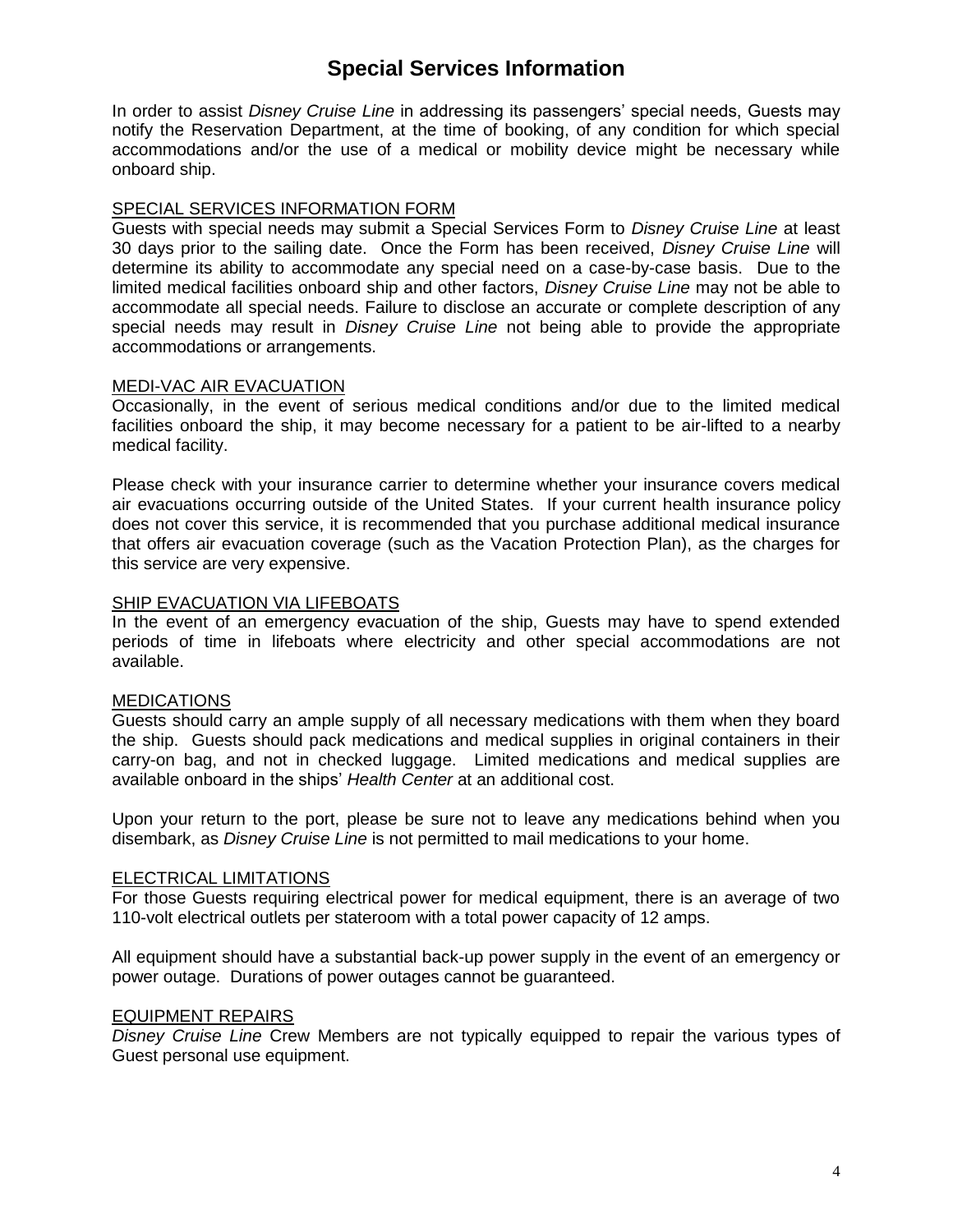#### **DISNEY CRUISE LINE SPECIAL SERVICES INFORMATION**

| <b>TODAY'S DATE</b>       | SAIL DATE                  | <b>SHIP</b> |  |
|---------------------------|----------------------------|-------------|--|
| <b>GUEST NAME</b>         | <b>CONTACT PHONE/EMAIL</b> |             |  |
| <b>RESERVATION NUMBER</b> | STATEROOM                  |             |  |

**Please note that the ships'** *Health Centers* **are equipped to provide first-aid and basic emergency care only.**

Women who have entered their 24th week of pregnancy as of their embarkation date or who will enter their 24th week of pregnancy during the cruise will be refused passage due to safety concerns. Neither a physician's medical statement nor a waiver of liability will be accepted. In addition, Disney Cruise Line cannot be held responsible or liable for any complications relating to pregnancy at any stage. Infants under 12 weeks old will not be allowed to travel aboard Disney Cruise Line ships.

If you have a **medical condition**, please verify with your personal physician that you are well enough to travel on the itinerary you have chosen. It is highly suggested that you carry copies of your pertinent medical and emergency contact information with you. Please review your **medical insurance**, since many policies will not pay for services while traveling to other countries. If you have any medical treatments such as self administered dialysis or will be **traveling with medical equipment or supplies**, you are responsible for making arrangements for delivery and any arrival confirmation you may require.

| Will Guest be utilizing oxygen?<br>Guests must provide their own oxygen. Please note that carriage or use of liquid oxygen systems is<br>not permitted on board Disney Cruise Line ships.<br>Guests are responsible for notifying their air carrier of any oxygen requirements. Disney Cruise Line<br>buses cannot transport oxygen; however, Guests may carry one oxygen tank for use while on board the<br>bus.                                                                                                                                                                                                    | <b>YES</b><br><b>NO</b> |
|----------------------------------------------------------------------------------------------------------------------------------------------------------------------------------------------------------------------------------------------------------------------------------------------------------------------------------------------------------------------------------------------------------------------------------------------------------------------------------------------------------------------------------------------------------------------------------------------------------------------|-------------------------|
| For Guests bringing medication: Will you require a sharps box?<br>Guests should carry a full supply of all necessary medications and medical supplies with them during<br>travel. Guests should keep medications or medical supplies in original containers with their carry-on<br>bag, and not in luggage being checked. Some staterooms are equipped with a cooler box. Please do not<br>use the cooler to store medications that have specific temperature requirements. If you need to store<br>medicines that require proper refrigeration, please visit Guest Services for 24-hour access to<br>refrigeration. | <b>YES</b><br><b>NO</b> |
| For Guests who are Deaf/Hard of Hearing: Will you require a communication kit in your stateroom?<br>Stateroom Communication Kits are available for Guests with hearing disabilities and contain a base unit<br>with alarm clock, bed shaker notification, door bell and phone alerts, phone amplifier, smoke detector<br>with a strobe light and a TTY.                                                                                                                                                                                                                                                              | <b>YES</b><br><b>NO</b> |
| Will a wheelchair accessible stateroom on board the ship be required?<br>Please bring your own wheelchair. Disney Cruise Line is unable to guarantee the exclusivity of<br>wheelchairs onboard.                                                                                                                                                                                                                                                                                                                                                                                                                      | <b>YES</b><br><b>NO</b> |
| If you purchase a pre/post hotel night through Disney Cruise Line, will an accessible hotel room be<br>required?                                                                                                                                                                                                                                                                                                                                                                                                                                                                                                     | <b>YES</b><br><b>NO</b> |
| If you purchased ground transportation through Disney Cruise Line, will a wheelchair lift be required?<br>For wheelchair assistance at the airport, please contact the appropriate airline.                                                                                                                                                                                                                                                                                                                                                                                                                          | <b>YES</b><br><b>NO</b> |
| Will you be traveling with a service animal? Special Services will contact you if you mark YES<br>Canalal Diatam: Damisata:                                                                                                                                                                                                                                                                                                                                                                                                                                                                                          | <b>YES</b><br><b>NO</b> |

**Special Dietary Requests:**

*Disney Cruise Line* can accommodate some special dietary needs, including providing no sugar added, vegetarian, low fat, lactose free and kosher meals at no additional charge. Food-related requests will only be provided in table-service restaurants, and not at quick service locations or through room service. Any food allergies, intolerances or dietary requests should be brought to the attention of your Head Server prior to ordering.

*Unfortunately, Disney Cruise Line may not be able to accommodate all special dietary requests.*

PLEASE SUBMIT COMPLETED FORM VIA FAX OR MAIL AT LEAST 30 DAYS PRIOR TO TRAVEL DATE TO:

Disney Cruise Line Special Services P.O. Box 10210 Lake Buena Vista, Florida 32830-0210 Fax: 407-938-4295 Phone: 407-566-3602 E-mail: specialservices@disneycruise.com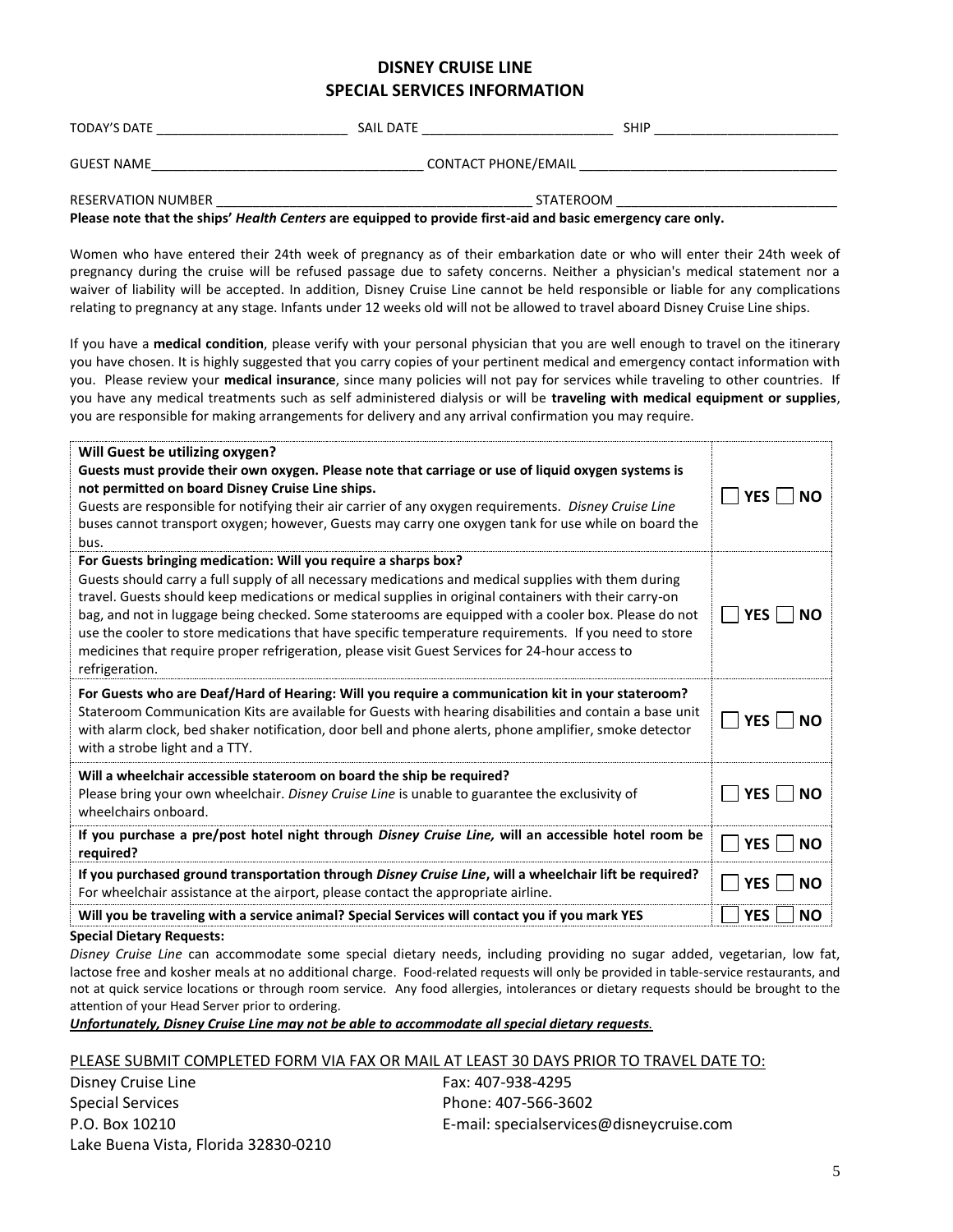## **Oxygen Policy and Delivery Procedures**

#### **Please note that carriage or use of liquid oxygen systems is not permitted on board Disney Cruise Line ships.**

Due to safety and storage concerns, the types and quantity of oxygen tanks may be limited. Please contact *Disney Cruise Line* Special Services at 407-566-3602 or email specialservices@disneycruise.com to discuss usage needs prior to sailing

Guests travelling with oxygen must provide their own oxygen and related equipment and are responsible for arranging delivery of their oxygen and related equipment (packaged in a secure container with each item being labeled with the Guest's name and stateroom number) to the *Disney Cruise Line* Terminal prior to 1:00 p.m. on the day of ship embarkation.

Guests who have purchased *Disney Cruise Line* hotel and sea vacations must arrange for the transportation of oxygen between the airport, their hotel and the *Disney Cruise Line* Terminal. *Disney Cruise Line* **motor coaches cannot transport oxygen; however, the Guests may carry one oxygen tank for use while on board the motor coach**.

Guests are responsible for notifying their air carrier of any oxygen requirements. Guests who book their air travel through *Disney Cruise Line* and who will require oxygen on their flight should complete a Special Services Information Form as soon as possible. This information is necessary to expedite the delivery of airline tickets and airline contact information in order for the Guest to be able to make adequate arrangements with their air carrier for the use of oxygen in flight.

Guests are free to use their preferred medical supply company and are responsible for providing their own oxygen supplies.

As a convenience, below is a listing of rental companies that may deliver medical supplies to the ships.

| Advanced Aeromedical, Inc.              | 1-800-346-3556<br>www.aeromedic.com<br>International: 757-481-1590<br>24-Hour Alarm Center: 800-346-356<br>International 24-Hour Alarm Center: 757-481-1590<br>Fax: 757-481-2874 |                             |
|-----------------------------------------|----------------------------------------------------------------------------------------------------------------------------------------------------------------------------------|-----------------------------|
| Apria                                   | 1-800-277-4288                                                                                                                                                                   | www.apria.com               |
| <b>Brevard Medical (Port Canaveral)</b> | 1-866-416-7383<br>1-321-453-3370 local<br>1-321-768-9013 after hours                                                                                                             | www.brevardmedicalequip.com |
| Care Vacations                          | 1-877-478-7827                                                                                                                                                                   | www.carevacations.com       |
| Special Needs at Sea                    | 1-800/513-4515<br>International 1-954/585-0575                                                                                                                                   | www.specialneedsatsea.com   |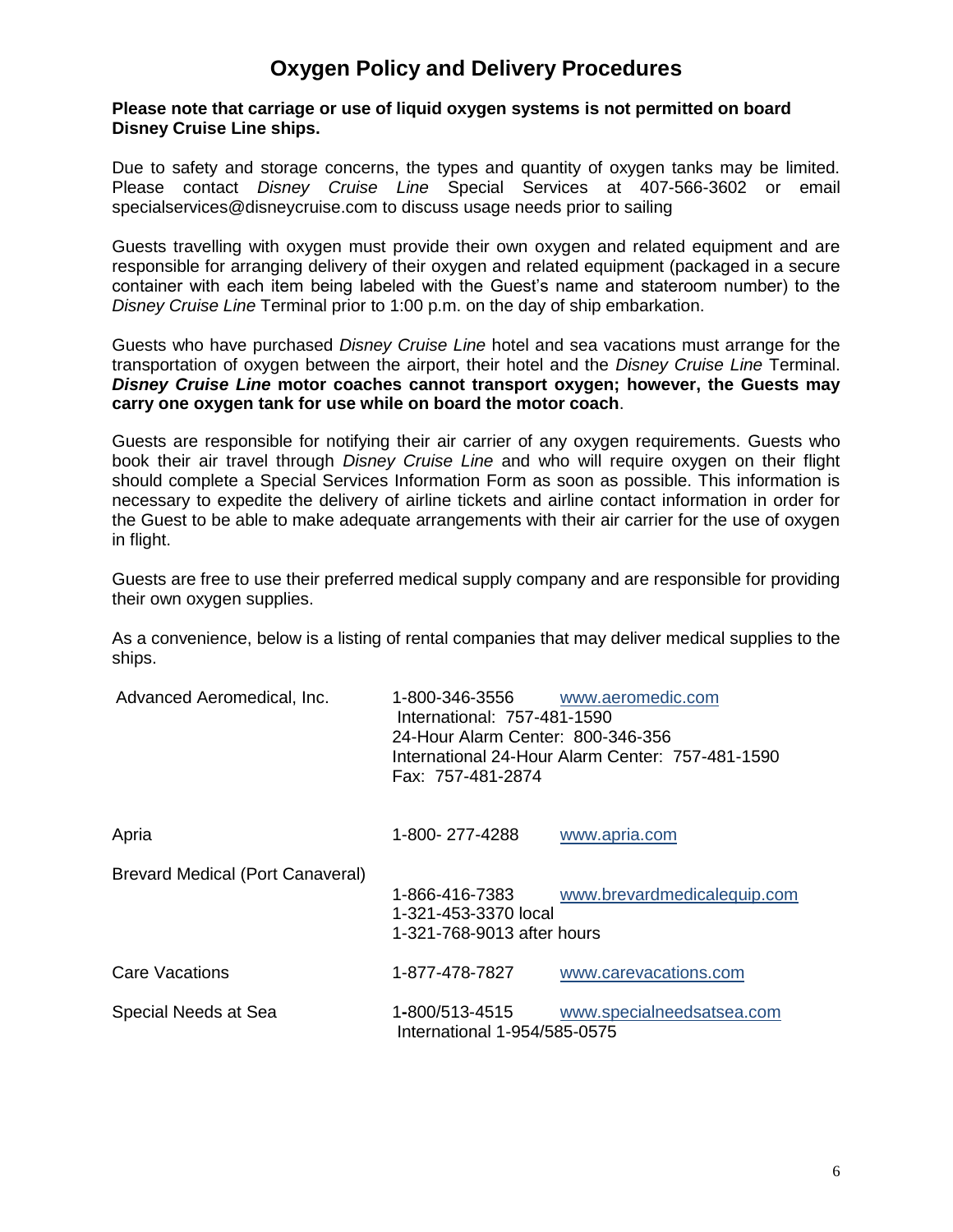## **Traveling During Pregnancy**

Women who have entered their 24th week of pregnancy as of their embarkation date or who will enter their 24th week of pregnancy during the cruise will be refused passage due to safety concerns. Neither a physician's medical statement nor a waiver of liability will be accepted. In addition, Disney Cruise Line cannot be held responsible or liable for any complications relating to pregnancy at any stage.

This policy is in place for the safety of our pregnant Guests and their babies. While the *Health Center* onboard ship can handle many emergency situations, it is not equipped to provide critical care for premature infants or their mothers.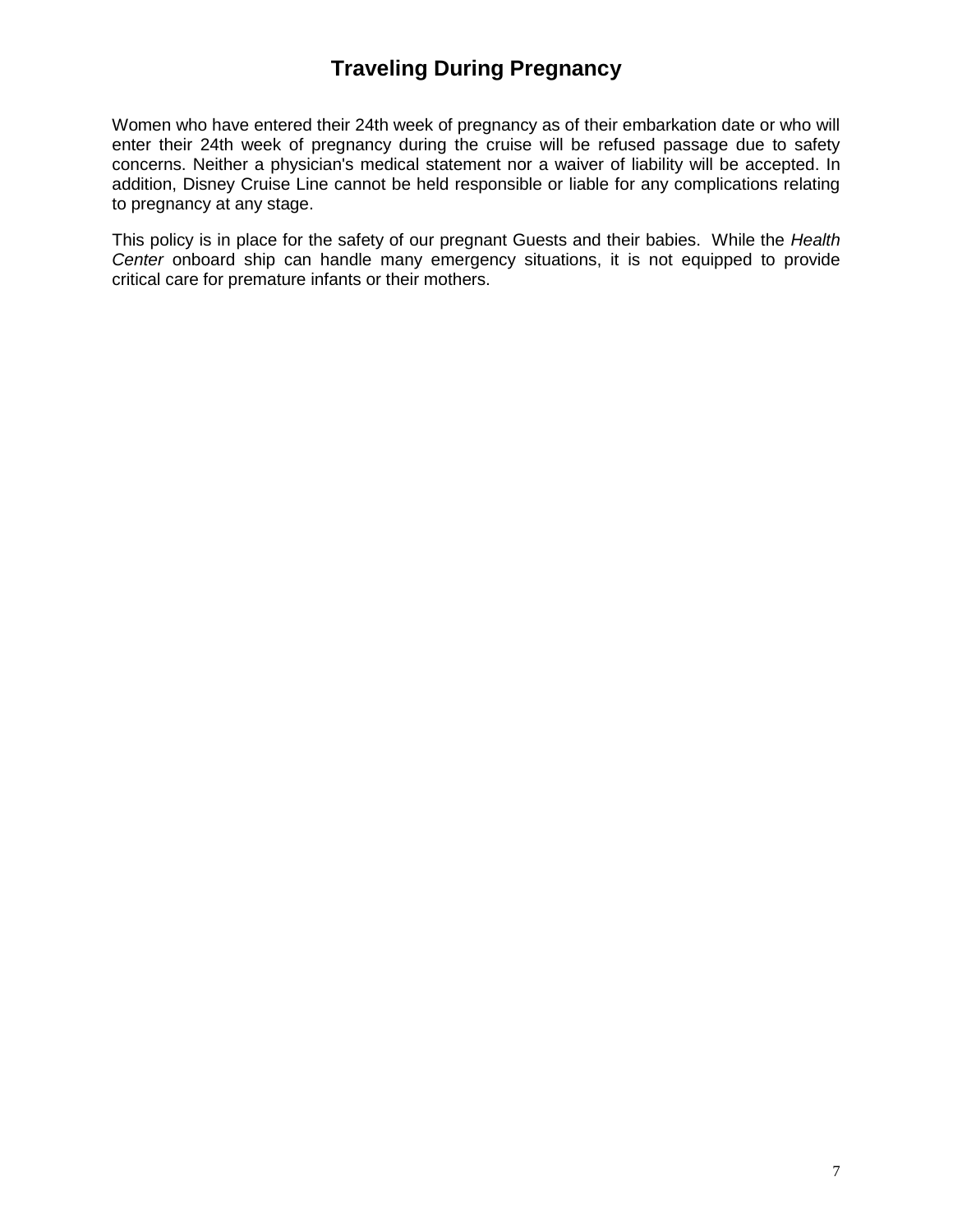## **Mobility Disabilities**

#### **WHEELCHAIRS**

*Disney Cruise Line* strongly advises Guests requiring the use of a wheelchair onboard ship to travel with someone who is able to personally assist them both aboard ship and on shore. Guests may need to transfer from their wheelchairs to utilize certain facilities (such as Guest pools and tenders), and this transfer may require the assistance of a member of their party.

Guests requiring the use of a wheelchair during their cruise must provide their own wheelchair prior to boarding the ship. *Disney Cruise Line* has a limited supply of complimentary beach wheelchairs on *Castaway Cay*, which are available on a first-come, first-served basis.

#### SAFETY REMINDER

Safety regulations require all Guest equipment-including wheelchairs, electric mobility scooters and strollers-be stored inside Guest staterooms when not in use. Parking electric mobility scooters, wheelchairs, strollers or other devices in Guest corridors or stairwell landings is strictly prohibited. Please contact Guest Services on board for alternative parking locations.

#### WHEELCHAIR ACCESSIBLE STATEROOMS

*Disney Cruise Line* offers wheelchair accessible staterooms and suites, equipped for Guests with disabilities. Features include: minimum 32" doorway, ramped bathroom thresholds, open bed frames, bathroom and shower handrails, fold-down shower seats, hand-held shower heads, power assist door openers, lowered towel and closet bars.

#### GANGWAY ACCESS

Whenever possible, Disney Cruise Line utilizes gangways that provide a minimal incline for embarking and debarking the ship. However, due to tidal changes, inclement weather or other causes beyond the control of Disney Cruise Line, there may be times where the gangway could be at a steep incline. In those instances, when possible Disney Cruise Line can provide assistance to the Guest to maneuver the gangway safely. When maneuvering steep inclines on the gangway the process can be difficult for a passenger with limited mobility, using a wheelchair, or mobility device. The Guest may be assisted by one or more Crew, and in some cases may be requested to transfer separately from their wheelchair/ device. In certain situations, it may be impossible for Guests utilizing a wheelchair or mobility device to utilize the gangway due to safety concerns.

The decision to assist and allow passage of a Guest using a wheelchair or mobility device via steep gangways is at the sole discretion of the Captain or his designee.

#### **TENDERING**

Whenever possible*, Disney Cruise Line* docks its ships at each port of call so that Guests may travel directly from the ship to the shore via the gangway. However, due to dock availability, inclement weather or other causes beyond the control of *Disney Cruise Line*, the ship may be unable to dock at certain ports. In those instances, Guests will be transported from the ship to the shore by use of small boats, commonly referred to as tenders. When tendering, the ship is anchored some distance from the port and tenders are used to transport Guests from the ship to shore and back. The tendering process can be extremely difficult for a passenger using a wheelchair or with limited mobility. Normally, the wheelchair must be lifted down a gangway to a platform and then transferred into the tender. Guests may have to be transferred separately from their wheelchairs. In certain situations, it may be impossible for Guests using wheelchairs to transfer to the tenders due to safety concerns.

The decision to transport a Guest using a wheelchair via a tender is at the sole discretion of the Captain or his designee.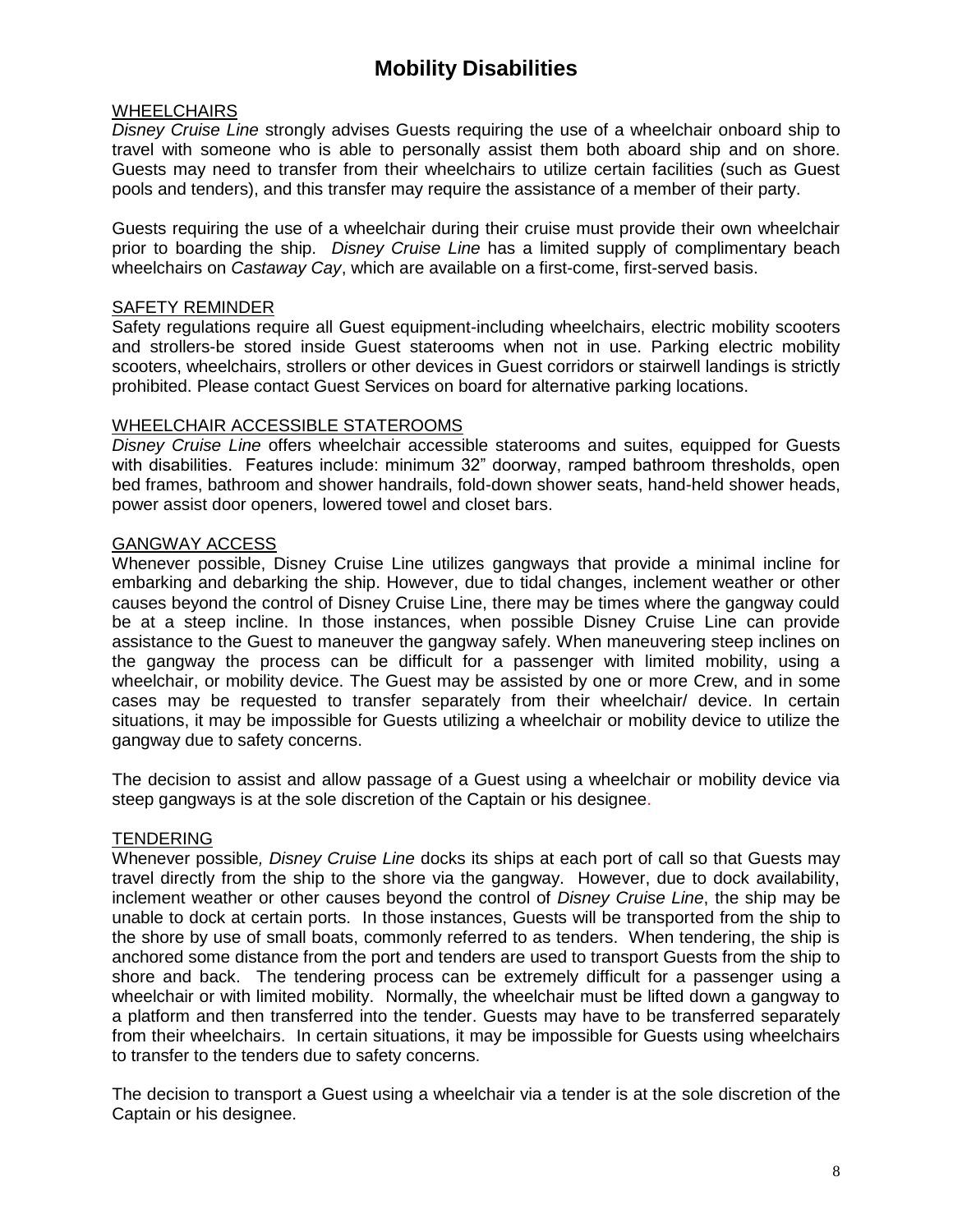#### IN-PORT ACCESS

One of the highlights of your *Disney Cruise Line* adventure is exploring the ports of call, but please note that many of the shops and facilities in the foreign ports of call may not be accessible to Guests with disabilities.

#### ON-DECK VIEWING AREAS

For activities around the Donald's Pool deck, ramped access for Guests using wheelchairs is available on the port side of the pool deck. In addition, viewing is also available on deck 12 overlooking the pool area.

#### **THEATRES**

At the *Walt Disney Theatre*, Crew Members will be available at the Deck 3 entrance beginning 30 minutes prior to show times to assist Guests with seating. Wheelchair seating is available in the various areas of the main seating and balcony sections. For access to seating in the center or front sections of the theater, please contact a Crew Member outside the entrance for assistance at least 10 minutes prior to the show time.

At the *Buena Vista Theatre*, wheelchair seating is available in the rear of the theater via the deck 5 entrance, or the center of the theater via the deck 4 entrance.

#### LOCATION ACCESS

Access to shipboard facilities is generally through the main entrance to the facility. However, accessibility varies from location to location. Guests may contact a Crew Member at each location for additional information.

#### Accessible Common Area Restrooms

All public restrooms onboard the *Disney Dream* offer wheelchair accessible facilities.

#### **Restaurants**

At the *Royal Palace* restaurant, access for Guests using wheelchairs is available via the restaurant entrance on the portside hallway. All other restaurants are accessible via the main entrances.

#### *The District*

All locations in *The District* are accessible via the main entrance. In *Evolutions*, access to the dance floor is available via the ramp to the left side of the stage. Stage access is available via the ramp to the right side.

#### *Goofy's Sports Deck*

Access to Goofy miniature golf is available using the ramp at the entrance to each hole.

#### *Senses Spa & Salon*/Fitness Center -

Please see a Spa host/hostess for accessible treatment opportunities.

#### Promenade Deck-Deck 4

For outer deck access, Guests using wheelchairs should use the Forward or Aft doors.

#### Recreation

For pre-arranged pool lift bookings through the *Disney Cruise Line* contact center, Guest Services will contact you upon boarding the ship to arrange a time and location for your pool lift needs. Additionally, a pool lift may be available upon request by contacting Guest Services in advance. The pool lift will be available only for requested periods and cannot remain in place for the duration of the sailing. Please be advised of all pool operating hours as well as adverse weather or sea conditions that may restrict pool lift use. Pool lift maximum weight limit is 300 pounds.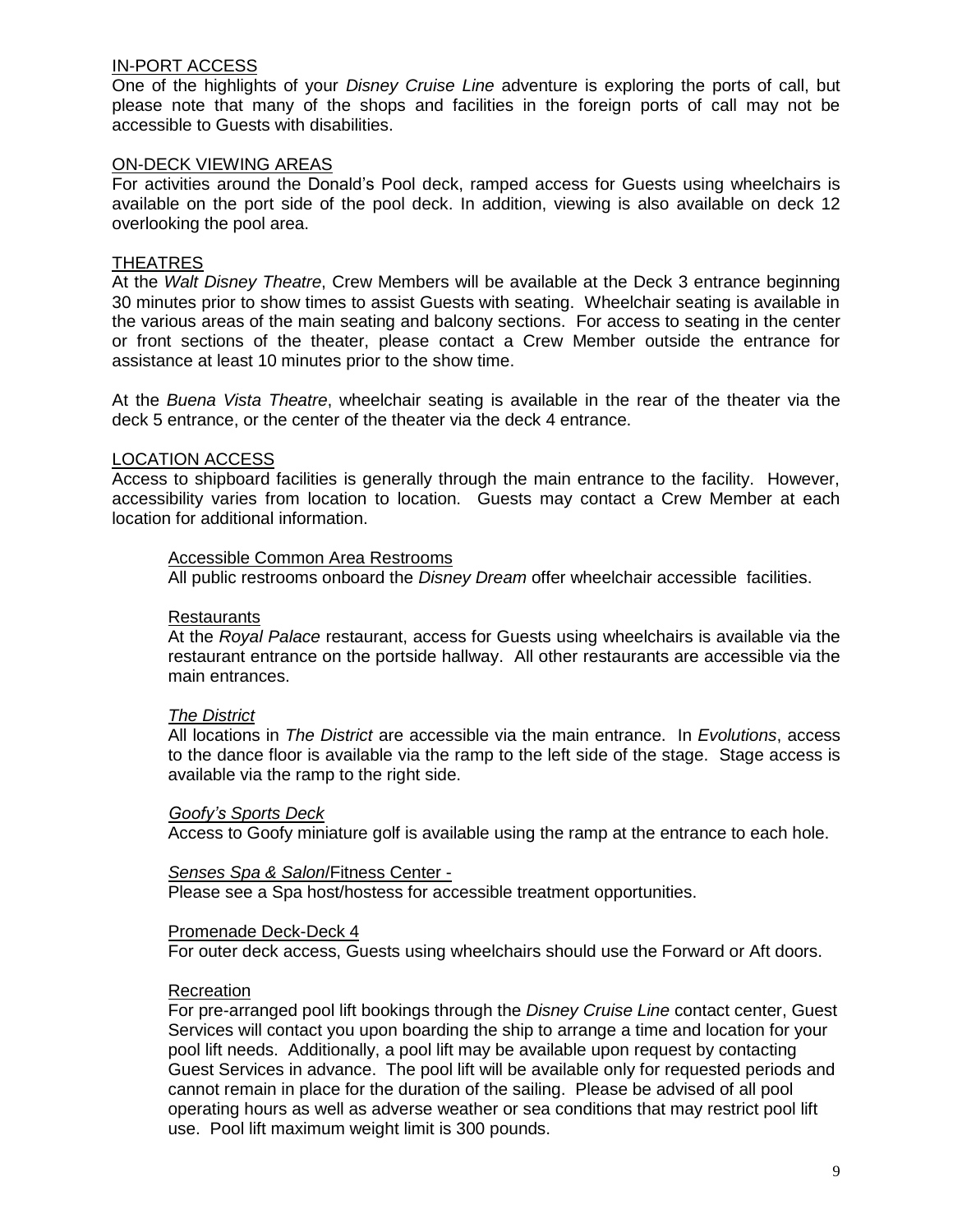## *Disney's Castaway Cay*

#### PATHWAYS

There are paved pathways throughout the main *Castaway Cay* promenade that provide access to First Aid, *She Sells Seashells and Everything Else*, *Cookie's BBQ, Cookies Too BBQ, Spring-A-Leak, Pelican Point Tram Stop, Buy the Seashore, Gumbo Limbo, Pop's Props, Dig In, Conched Out Bar*, *In Da Shade Games,* all pathways leading to the Cabana's and all restrooms (excluding *Serenity Bay*).

Hard-packed sand pathways provide wheelchair access to *Gil's Fins and Boats, Heads Up Bar*, the massage cabanas at *Serenity Bay, Lookout Point leading to Pelican Deck of Pelican Plunge* and *Castaway Air Bar*.

The remaining areas, which consist mainly of beach areas, are accessible through the use of sand wheelchairs, which are available free of charge on a first-come, first-served basis.

#### TRAM SERVICE

Personal and electric wheelchairs are able to board the tram that runs on *Castaway Cay*; however motorized scooters and the sand wheelchairs do not fit on the tram.

#### **SAND WHEELCHAIRS**

*Castaway Cay* has a limited number of sand wheelchairs available on a first-come, first-served basis. There is no charge for this service. The majority of these chairs can be picked up across from *Scuttle's Cove*, with a few available at *Serenity Bay*. Your personal or shipboard wheelchair may be left at *Scuttle's Cove* or *Serenity Bay* while you are using the sand wheelchair. Please take all personal items with you when leaving your wheelchair at these locations.

Please note: Sand wheelchairs are not designed for use in the water and may cause injury if used inappropriately.

#### ACCESSIBLE RESTROOMS

Accessible restrooms are located next to First Aid, inside *Scuttles Cove* (for children), *Cookies Too* and *Windsock Hut* at *Serenity Bay Beach*.

Companion-assisted restroom facilities are at the First Aid, *Cookies Too* and *Windsock Hut* locations.

#### CABANA RENTAL

Cabana #1 is accessible; please see Guest Services or Port Adventures onboard for availability.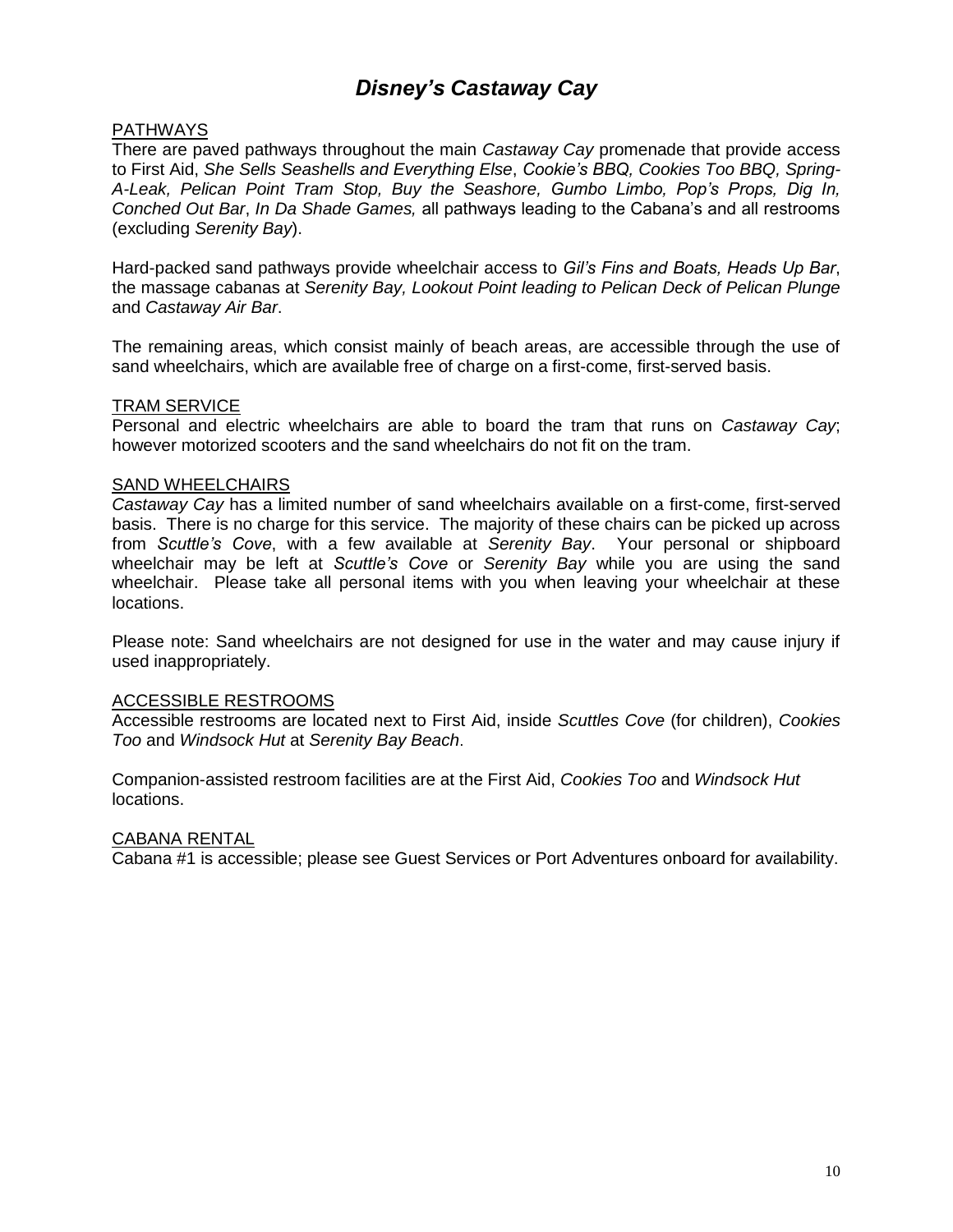## **Hearing Disabilities**

#### HEARING DISABILITIES

A pad of paper and pens/pencils are readily accessible for Crew Members to utilize, if necessary, to communicate with Guests.

#### ASSISTIVE LISTENING DEVICES

Assistive Listening Systems which utilize a lightweight receiver to amplify sound have been installed at various locations. Assistive listening receivers are recommended for Guests with mild to moderate hearing loss and are available at Guest Services. Although there is no charge for the use of the receivers, a refundable security deposit will be charged to the Guest's onboard account. This deposit will be removed from the Guest's onboard account upon return of the receiver.

#### WRITTEN AIDS

Guest Assistance Packets containing show scripts, flashlights, and pen/paper are available at Guest Services. Packets can be signed out and kept until the night before debarkation, when they must be returned to Guest Services.

#### SIGN LANGUAGE

*Disney Cruise Line* provides complimentary American Sign Language interpretation for live theater performances and other shows and events on various sailings. Guests can request sailing dates and other information by calling *Disney Cruise Line* Information at (407) 566-3500 [voice] or (407) 566-7455 [TTY]. Reservations must be confirmed 60 days prior to departure to ensure interpretation availability. While onboard, please contact *Guest Services* for further information about Sign Language services.

#### STATEROOM COMMUNICATION KIT

Stateroom Communication Kits are available for Guests with hearing disabilities and contain a base unit with alarm clock, bed shaker notification, door bell and phone alerts, phone amplifier, smoke detector with a strobe light, and a TTY. Guests may make arrangements to receive Stateroom Communication Kits through a reservations agent at the time of booking or by contacting Guest Services while onboard ship.

#### CAPTIONING

Captioning on a Guest's stateroom TV may be activated during the duration of the cruise by using the CC or TV menu options. For additional captioning assistance, Guests may contact Guest Services onboard. In addition, common area video monitors may also be available with captions. However, Guests should be aware that due to satellite limitations, not all video sources or television signals are available with a caption playback option.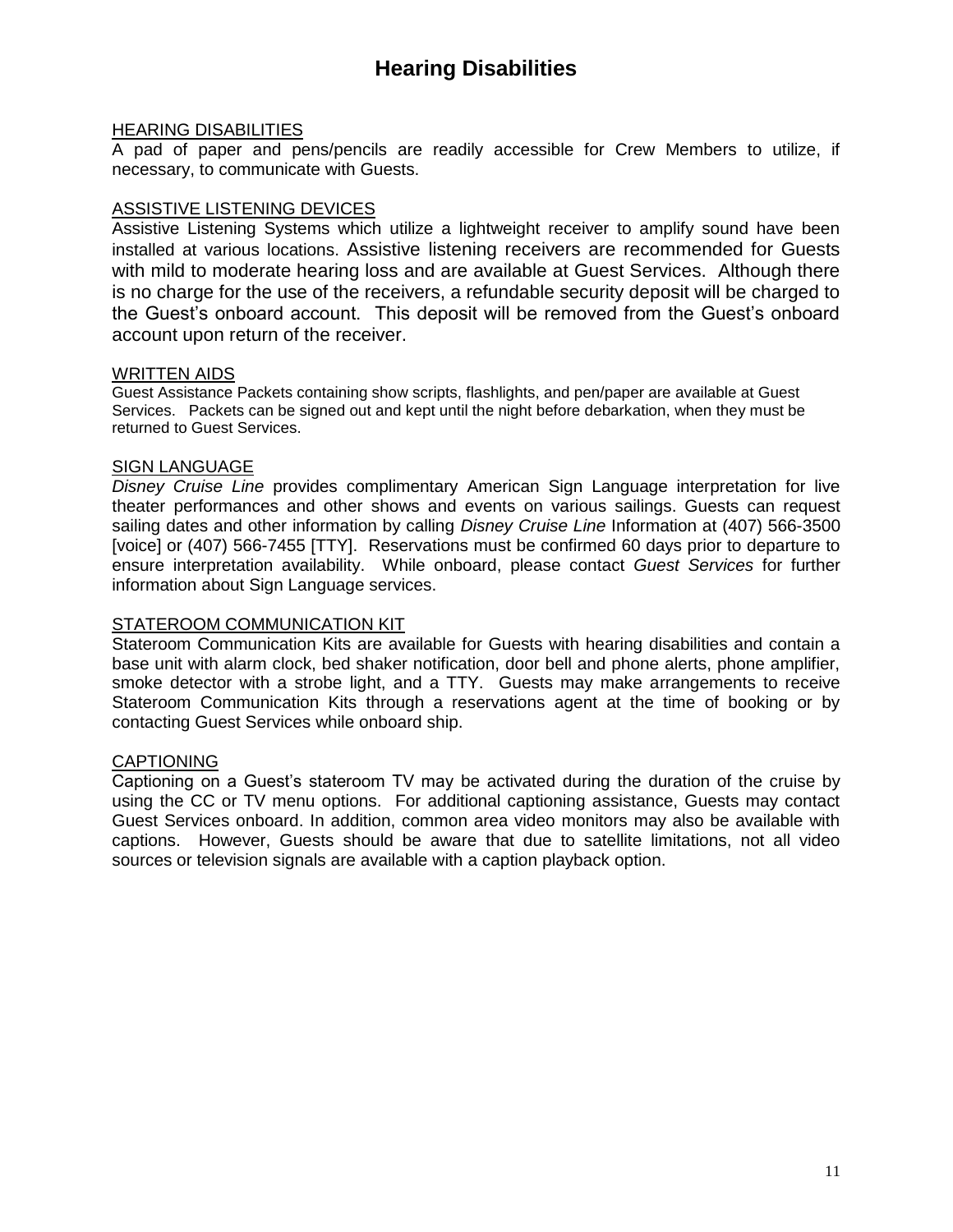## **Special Dietary Needs**

*Disney Cruise Line* can accommodate some special dietary needs, including gluten free, no sugar added, vegetarian, low fat and kosher meals at no additional charge. Please request any special dietary needs in writing to our Special Reservations Department at least four (4) weeks prior to your sail date. Once onboard, any dietary requests should be directed to your Head Server.

*Unfortunately, Disney Cruise Line may not be able to accommodate all special dietary requests.*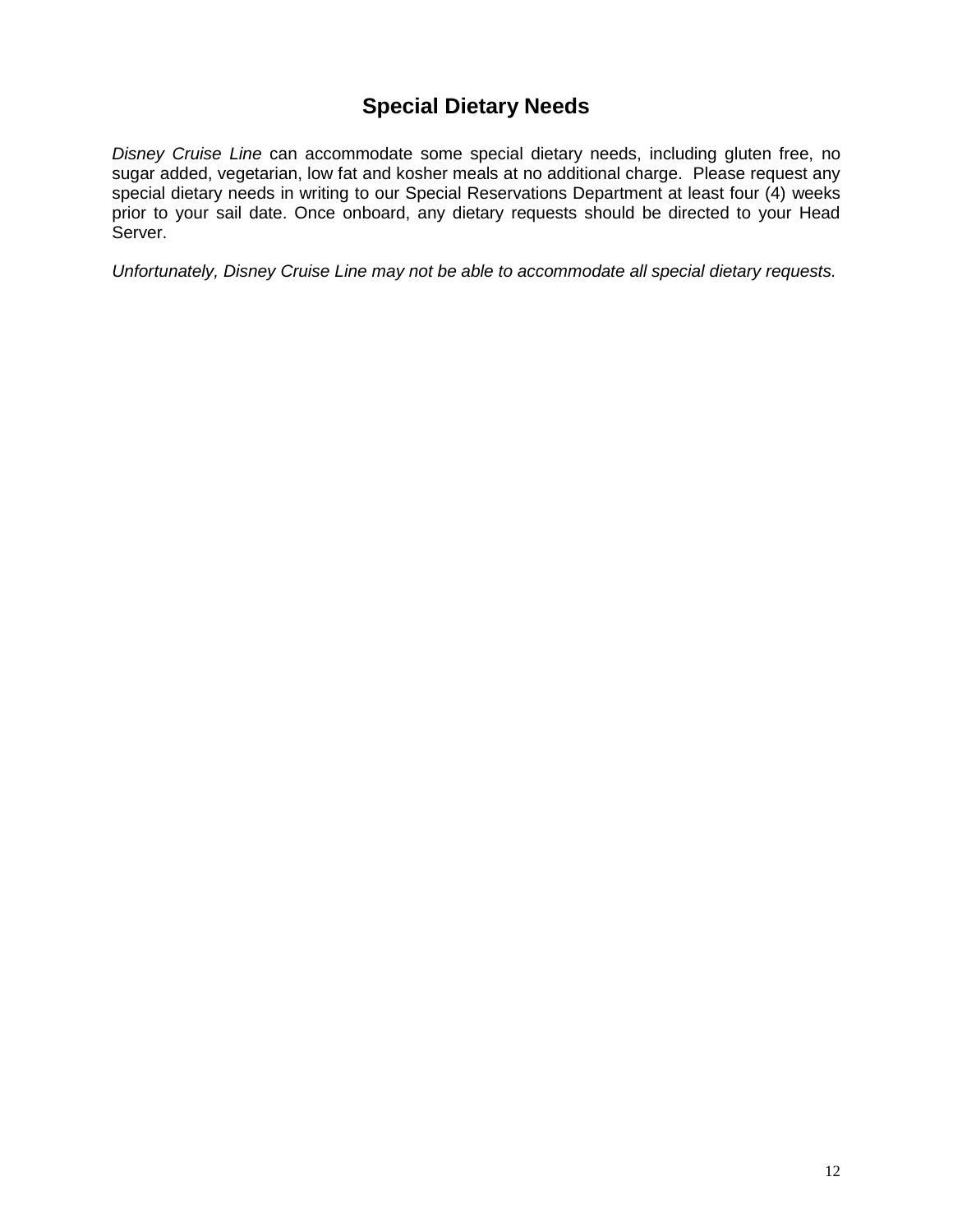## **Service Animals**

Trained service animals are welcome in most locations onboard *Disney Cruise Line* ships. We recognize service animals as those that are individually trained to perform tasks for people with disabilities such as guiding people who are blind, alerting people who are deaf, pulling wheelchairs, alerting and protecting a person who is having a seizure or performing other special tasks.

While onboard our ships, all service animals must remain on a leash or in a harness and be under the control of their person or a member of the Guest's party at all times. The owner is responsible for the feeding, care and maintenance of the animal. Be advised that *Disney Cruise Line Crew* Members are not permitted to take control of service animals.

Due to the nature of some Port Adventures, service animals may not be permitted. In addition, service animals are not permitted in the pools or wet play areas onboard our ships. In those instances, a member of the Guest's party must remain with the animal. Also, service animals are not permitted to be left unattended inside the staterooms.

Guests who are traveling with a service animal must obtain the import permits from all countries which require special documents as per the country regulations. Specific information may be obtained by contacting the Department of Agriculture, consulate or embassy of the countries to determine the policies and to obtain the permits needed for each port of call on the sailing itinerary. Completed permits must be sent back to *Disney Cruise Line* Special Services Department prior to sailing and the originals are to be available from the Guest at all times during travel. Some countries may not allow animals to enter.

Entry requirements may include all or some of the following documents:

Completed up to date vaccination records issued by a licensed veterinarian, blood titer testing results, governmental International Health Certificate (APHIS form 7001) with USDA endorsement, International Standards Organization (ISO) microchip, specific country health certificate, and proof of treatment and freedom from internal & external parasites, as well as any specific country permits and forms such as an EU passport. Please be aware that some of these processes may take weeks or months to complete.

Guests traveling with a service animal should contact Special Services at 407-566-3602 or email [specialservices@disneycruise.com](mailto:specialservices@disneycruise.com) as soon as possible for information regarding the availability of Port Adventures with service animals, arranging the relief area and to discuss required documentation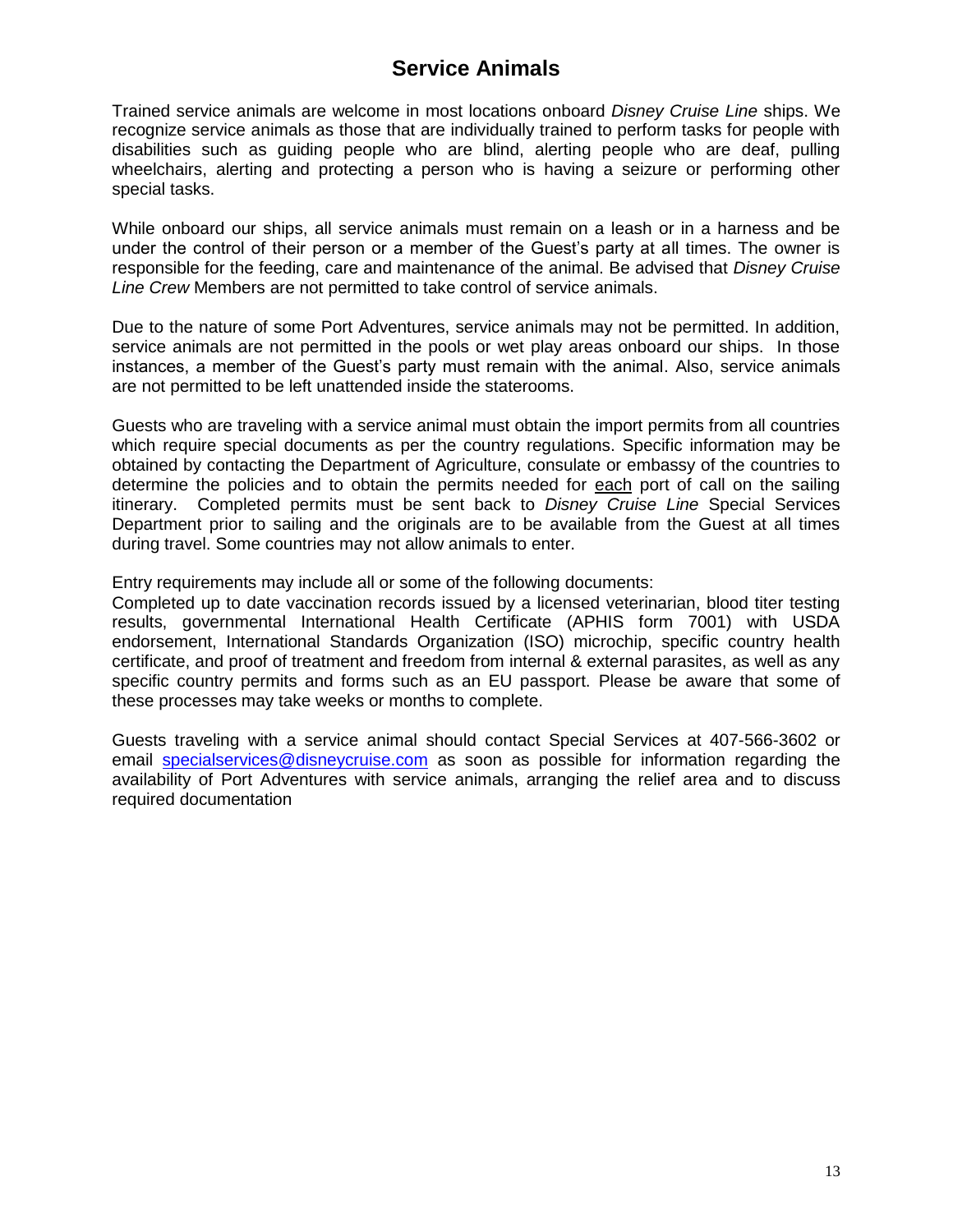## **Youth Activities Participation**

#### PARTICIPATION DETAILS

Youth Activities is open to children ages 3-17, who are completely potty trained, able to interact comfortably within our counselor-to-child ratio groups and able to interact comfortably with peers of their own physical size. Teens and tweens activities are also available in separate areas from the younger children.

#### EXCEPTIONS THAT PREVENT PARTICIPTATION

A child who has a contagious disease, or who shows symptoms of illness, such as fever, vomiting, diarrhea, unexplained skin rash, discharge from the nose or eyes or has any other contagious disease or illness will not be allowed to participate. A child who becomes disruptive within the group may not be allowed to participate further without a parent or guardian present.

#### SPECIAL REQUESTS THAT WE ARE UNABLE TO ACCOMMODATE

We are unable to accommodate children who require one-on-one care, children who need the attention of a counselor with special training, or children who need counselor-assisted medical attention. Families are encouraged to speak with the Youth Activities team onboard to determine how the Youth team and family can best work together to allow children with special needs to participate.

#### **Opportunities for children whose needs exceed the parameters for Youth Activities participation**

*Disney Cruise Line* offers a multitude of events and activities throughout the ship, which the entire family can enjoy together, including main stage shows, family game shows, first-run movies, deck parties and events, selected shore excursions, and activities at *Disney's Castaway Cay*. In addition, parents/guardians may accompany their child to the youth activities during Open House times throughout the cruise.

Parents may make a request with the Youth Activities team onboard for modified participation for a limited period during the cruise. *Disney Cruise Line's* ability to fulfill the request will depend upon the child's needs, the availability of counselors, program participation, and other applicable considerations. *Disney Cruise Line* cannot guarantee that special requests will be accommodated.

For 3 and 4 year olds who are not potty trained or who may interact more comfortably within a smaller adult to child ratio, parents may request that the child be accommodated in *It's a Small World Nursery*, the infant and toddler group babysitting area. The fee for this service is \$9 per hour, per child and is subject to change and based on availability.